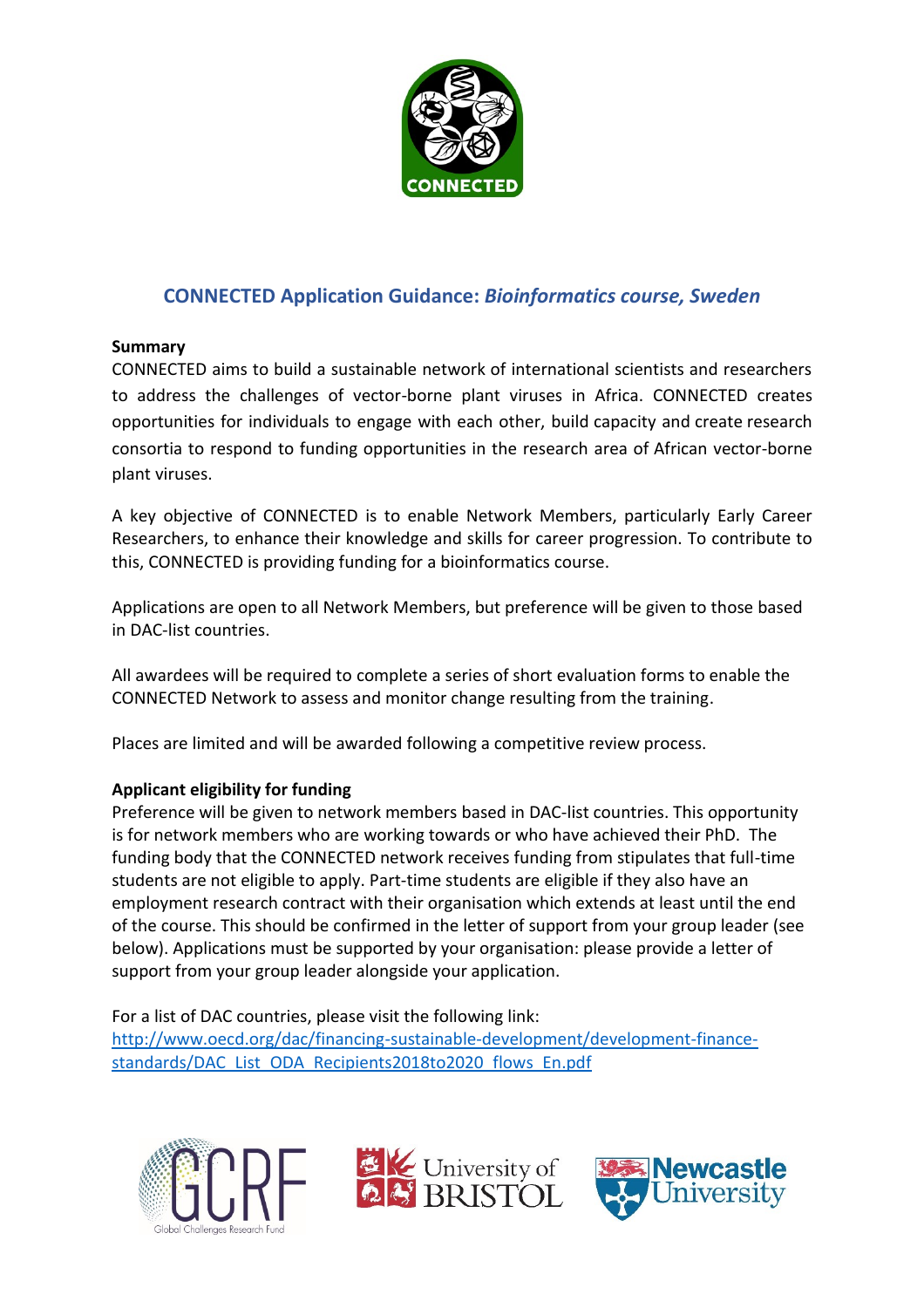

## **Applications must be supported by your organisation**:

Please provide a letter of support from your group leader alongside your application. This should include confirmation of your current contract of research employment within your organisation plus assurance that you are able to be away from your usual role for the duration of this course so that you can fully undertake the learning provided.

## **Activities supported:**

This award will support attendance at the Bioinformatics course run by the Swedish University of Agricultural Sciences. The course will run from 21 January 2019 until 25 March 2019 and will take place at the Ultuna Campus, Uppsala, Sweden. Here is a link to the 2019 course description and syllabus:

[https://www.slu.se/en/education/programmes](https://www.slu.se/en/education/programmes-courses/courses/?sprak=en&anmkod=30181.1819)[courses/courses/?sprak=en&anmkod=30181.1819](https://www.slu.se/en/education/programmes-courses/courses/?sprak=en&anmkod=30181.1819)

Immunisation, visa, travel, accommodation, insurance and subsistence costs are eligible together with course fees.

## **Activities not supported:**

The funds distributed as part of this award should be used exclusively for costs relating to attendance at this course. Any additional costs claimed will not be paid.

## **Value of grant and eligible costs:**

CONNECTED will cover the itemised costs to enable successful applicants to travel to and take part in this course. These can include costs such as (but not limited to) return flights to your home, visas, vaccinations, and insurance required for travel. Please detail and itemise these on the application form.

## **Application process**

Network Members will be made aware of deadlines and key dates via the CONNECTED website [\(https://www.connectedvirus.net/\)](https://www.connectedvirus.net/), in monthly newsletters, and news items. Guidance documentation and the application form are available on the CONNECTED website.

Please enclose your CV with the application form, this should include information on your current employment, education, publications, conferences, training courses undertaken and any previous awards.





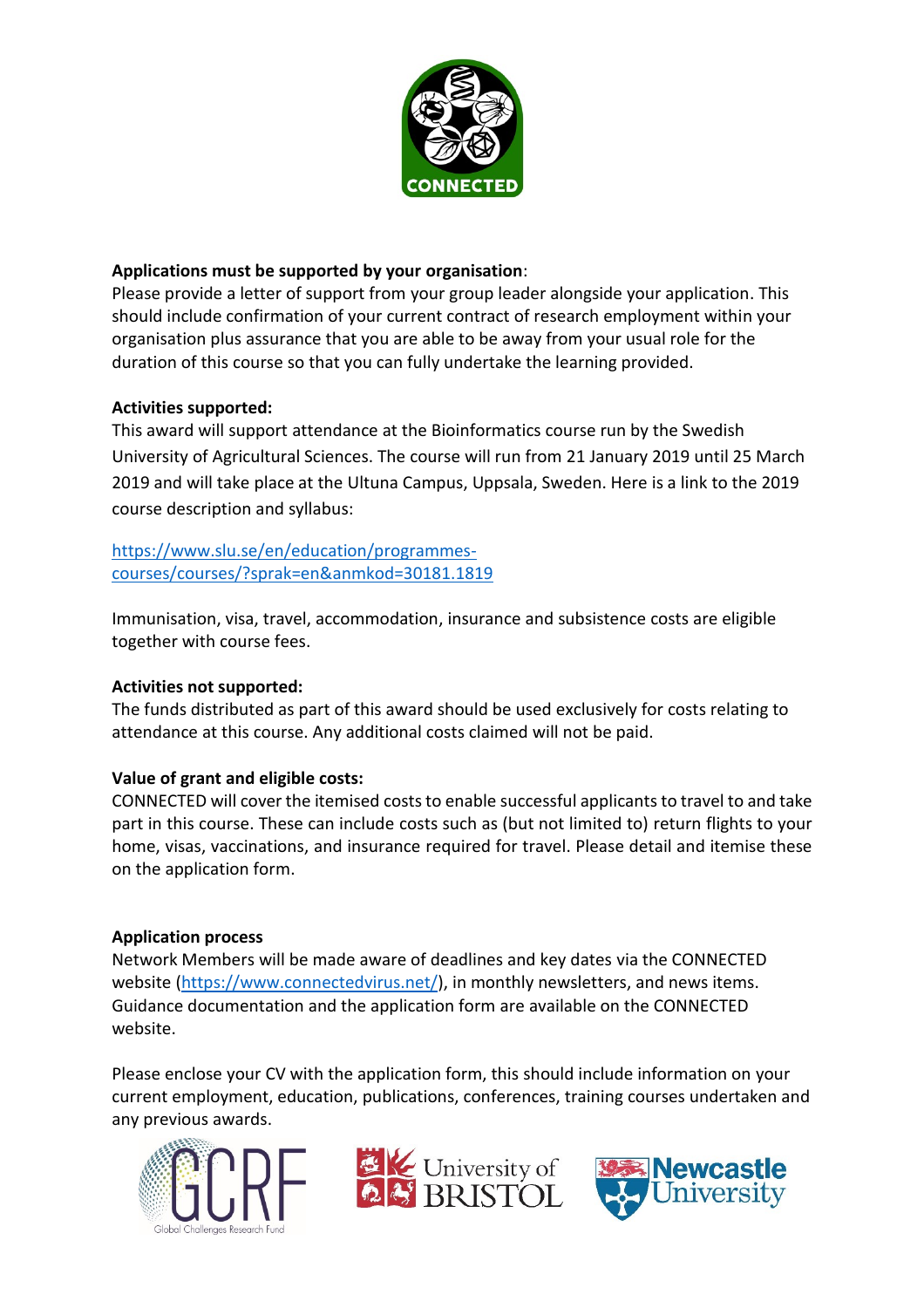

Each completed application form must be accompanied by a letter of support from your group head. This letter should include the following:

- 1. Confirmation of your contract of research employment at your institution
- 2. Confirmation that you are able to spend the duration of this course (approximately 3 months) away from your usual employed role to fully commit to and undertake this training.

Completed application forms, CVs, and letters of support must all be submitted to the Network Team email account [\(connectedvirusnetwork@gmail.com\)](mailto:connectedvirusnetwork@gmail.com) by 4pm on the closing date. You will receive acknowledgement of your application.

## **Review process**

Each application received will be checked by the Network Team to ensure it meets the application criteria and contains the required information. If there are any problems, further information will be requested from the applicant. All complete applications will be reviewed by the CONNECTED Network Executive (selected Management Board members may also take part should any member of the Network Executive have a conflict of interest with any applicants). The CONNECTED Management Board will receive a copy of the shortlisted applications, to enable final decisions for funding to be made.

## **Notification**

All applicants will be notified of the outcome of their application; please see the CONNECTED website for anticipated dates when results will be communicated to applicants.

## **Timescales for visas and travel**

Awardees must ensure that sufficient time is allowed for visa, travel and immunisation arrangements to be completed. Awardees are responsible for ensuring that the appropriate visa(s) and immunisations are in place to enable travel. If successful applicants are unable to secure visas or other requirements necessary to enable them to attend the course, they will lose their place and CONNECTED will not be responsible for any further costs.

## **Contractual Agreement**

Successful applicants will be sent an award letter that they must sign and return to the Network Team to confirm that they will use the funds in the manner set out in their application.

## **Evaluation**